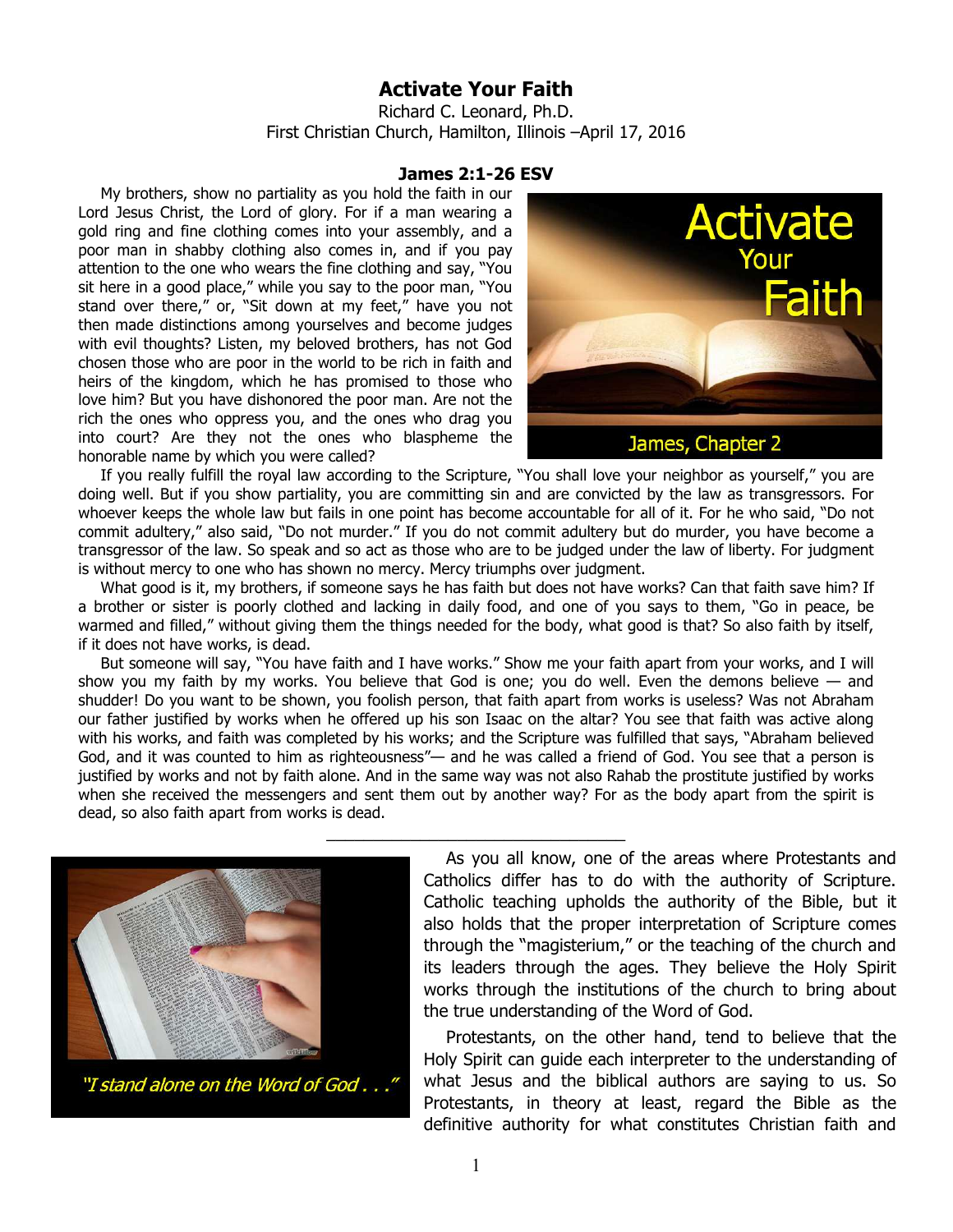practice. Although different teachers within the Protestant fold may offer different interpretations as a result of their own study of the Word, all are agreed that we need to go directly to the Word for an understanding of the mind of the Lord, and not require that understanding to be filtered through any sort of "magisterium" or church teaching authority. As the old jingle goes,

The B-I-B-L-E, That's the Book for me! I stand alone on the Word of God, The B-I-B-L-E.

So the Bible — the sixty-six books of the Old and New Testaments — stands as the body of teaching which, collectively, serves as the authority we go to when we seek to understand how we relate to the Creator of the universe, what his plans are for us, and how he intends for us to live our lives as he works out that plan. Imagine, then, if someone should rise up and say that there are parts of the Bible we need to ignore, or even throw out, or we'll be compromising the true Christian faith. What would we think of someone who claimed that some particular book of the New Testament doesn't really belong, because it's inconsistent with the rest of New Testament teaching? Would we regard such a person as a very good Protestant?

That very thing happened, back in the sixteenth century when a certain church leader wanted to get rid of one of the books of the New Testament. Strangely enough, the leader was Martin Luther, the very man whose actions sparked the Protestant Reformation. And the book Luther didn't like was the Letter of James. It was so worthless, he believed, and so contrary to the gospel as he understood it, that Luther called James "an epistle of straw." Happily, Luther never went so far as to cut James out of the Bible he translated into German, but he made his feelings about it clear enough. Why did Luther think so little of the Letter of James, and why do I believe he was so mistaken in his estimation of this book? We'll look at those questions as we proceed through our discussion of chapter 2 of the Book of James.



But we'll start at the beginning of the chapter, where James is addressing a problem he perceives in the churches he's writing to. "My brothers," he says, "show no partiality as you hold the faith in our Lord Jesus Christ, the Lord of glory" (2:1). It seems that there was obvious favoritism in these congregations; if a wealthy



person came into the assembly, either as a visitor or somebody who worshiped regularly, the other members of the church made sure they got the place of honor, "the best seat in the house." But if a poor person came in, he was told to sit on the floor, or stand somewhere off to the side, out of the way.

We need to put ourselves in the place of these early Christian congregations, struggling in an environment that was hostile to belief in Jesus as the Messiah. In an environment where Christians were subject to persecution, these Christians felt they needed all the help they could get. It wasn't that they were after the rich man's money. After all, they didn't have church buildings to maintain or pastors' salaries to pay; they met in homes, and they didn't have a

paid clergy. No, I don't think it was the wealthy man's *money* they coveted, so that they "buttered them up" by giving them the seat of honor. But these Christians, harassed by hostile authorities, would have loved to have the rich man's *influence* in their favor. You weren't rich, in that culture, unless you had some kind of "in"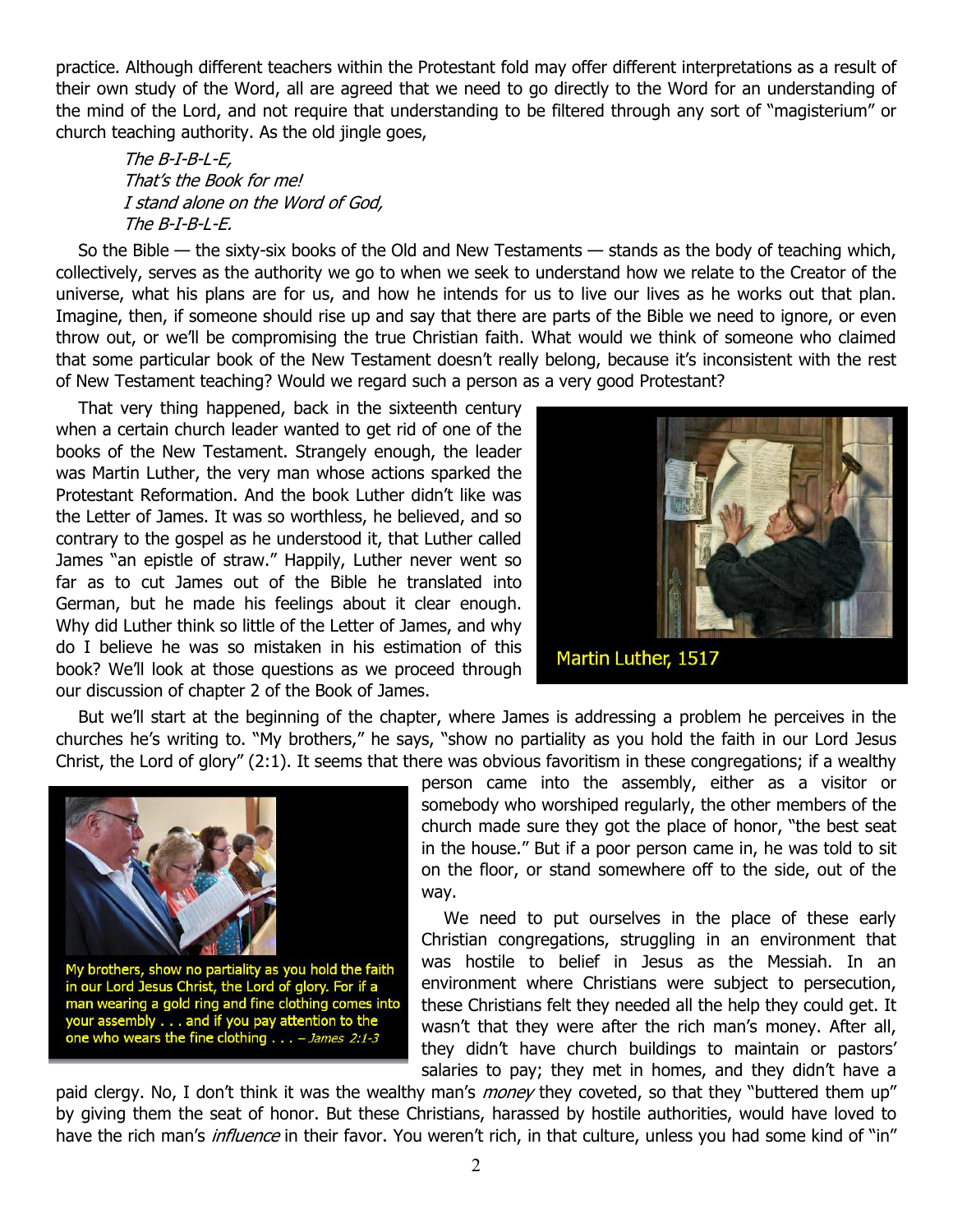with the influential people in your region. "If we can get a couple of wealthy, influential people to become part of our church," they might have been thinking, "then maybe the authorities will lay off on the harassment."

If that was their thought, James was not impressed. After all, he was the brother of Jesus, and Jesus had taught his disciples that the way to lead in *his* movement was not to influence and dominate but to bless and to serve. "If anyone would be first," he said, "he must be last of all and servant of all" (Mark 9:35). At the Last Supper, Jesus set the example by taking upon himself the humblest task of a household servant, washing the feet of his disciples. He did this to bring out how the kingdom of God isn't like the cultures of the world, where people seek for privilege and the authority to boss others around; instead, in the kingdom of God leadership comes from service, looking to the interests of others above your own. James wasn't present when Jesus taught these things, but he must have heard about them after the risen Jesus appeared to him. And James, more than any other New Testament book, seems to echo the way Jesus taught about life in the kingdom he set in motion.

So James has no illusions. Wealthy people are surely welcome in the church, but not because of their wealth. They're welcome because they need to hear the gospel, like everyone else, and respond with a changed life. But of the unredeemed rich man James has some strong things to say later on, and right here he points out that most members of his congregation haven't had a very good experience with rich people. "Are not the rich the ones who oppress you, and the ones who drag you into court? Are they not the ones who blaspheme the honorable name by which you were called?" (2:6-7). So to show favoritism to the wealthy is hypocritical, because you're cozying up to the very people who typically mistreat you and scorn the name of Jesus. By favoring the rich, James says, you

Are not the rich the ones who oppress you, and the ones who drag you into court?. - James 2:6



dishonor the poor. "Has not God chosen those who are poor in the world to be rich in faith and heirs of the kingdom, which he has promised to those who love him?" (2:5). Remembering the poor, not the rich, is a principle at the very heart of the Christian faith, and James doesn't waver from that conviction.

Wouldn't it be great if the mayor decided to join our church? Or somebody in state government? Or some wealthy person who could give large offerings and really put our church on the map? If we're tempted to think this way, we need to listen to James. When the Lord touches a person's life and moves upon them to get with other believers, they want to find a community that cares about them regardless of their status in the community or their income level. The advice Paul gives the Philippians could just as easily have come from James: "Do nothing from rivalry or conceit, but in humility count others more significant than yourselves. Let each of you look not only to his own interests, but also to the interests of others" (Philippians 2:3-4). When



that happens, the church is being what it's supposed to be.

James continues his discussion in much the same vein. To show partiality is to violate the law of God, which James calls "the royal law." "If you really fulfill the royal law according to the Scripture, 'You shall love your neighbor as yourself,' you are doing well" (2:8), he says. The heart of the law is mercy, which is why James calls it "the law of liberty." And he adds, "So speak and so act as those who are to be judged under the law of liberty. For judgment is without mercy to one who has shown no mercy" (2:12-13). We can hear a clear echo of the words of Jesus: "For if you forgive others their trespasses, your heavenly Father will also forgive you, but if you do not forgive others their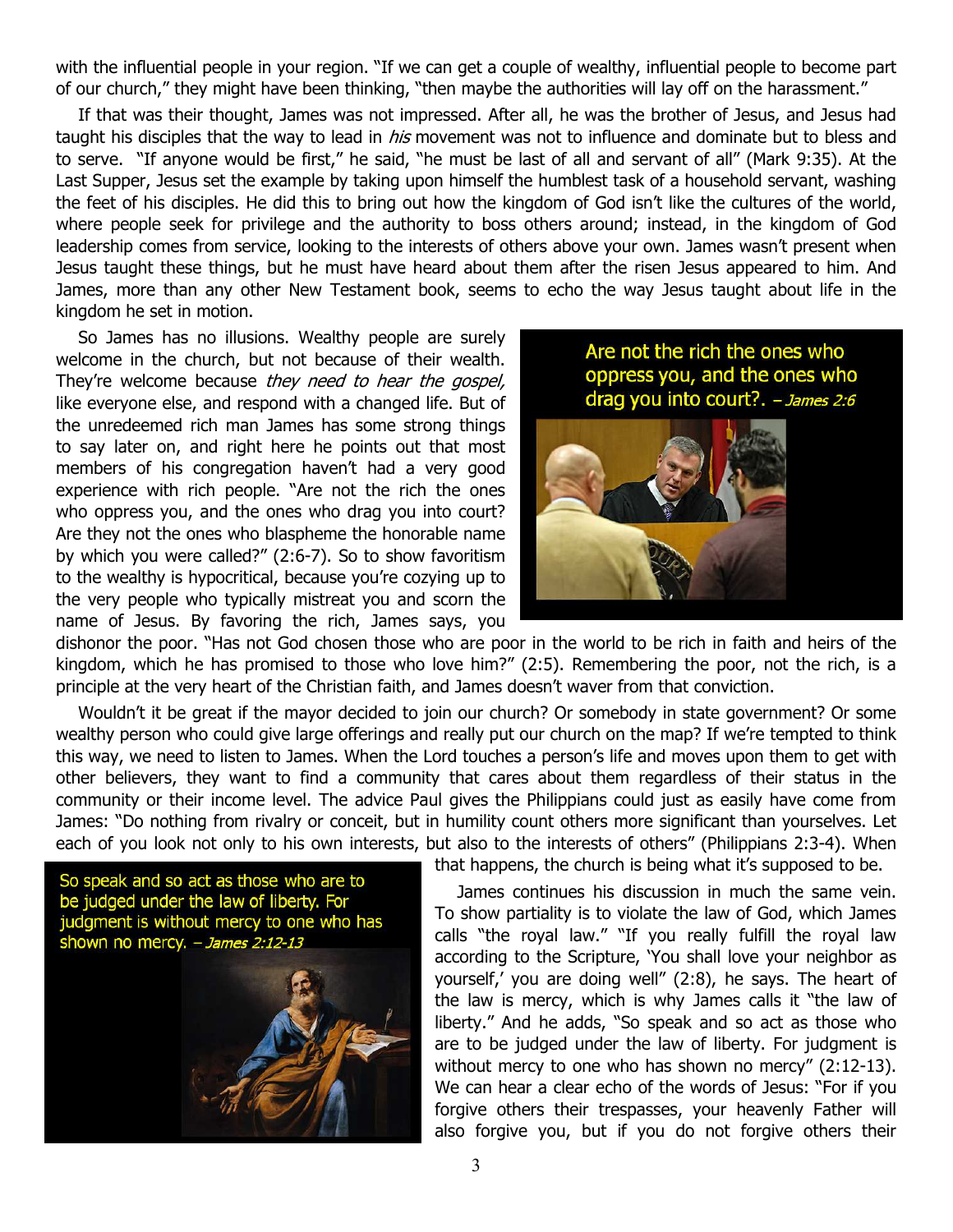trespasses, neither will your Father forgive your trespasses" (Matthew 6:14-15).

Mention of mercy and forgiveness leads James into a discussion of *faith*. Evidently there's an important connection between forgiveness and faith; we can see that connection in the ministry of Jesus. When Jesus told his disciples they always needed to forgive their brother who sinned against them, their immediate response was, "Increase our faith!" (Luke 17:3-5). They understood that they couldn't forgive their brother without faith.

We can define faith in several ways  $-$  we'll get to that in a moment  $-$  but when we think of faith as trust in the Lord, or commitment to him above all else, it's easy to see why it takes faith to forgive others. If I think I'm the center of the universe and the one in charge of my life, then if someone wrongs me it's hard to forgive them; after all, if I'm "god" they've sinned against God! But if by faith I see myself in a different light, and understand that I'm not the "big cheese" I thought I was but, instead, I'm a servant of One greater than I am — well, then it might be easier to forgive someone who sins against me. Such forgiveness is God's requirement for our own sins to be forgiven. "Forgive us our debts," we pray, "as we forgive our debtors."

Thus James launches into a discussion of faith, and this is where Martin Luther had his problem. "What good is it, my brothers," James asks, "if someone says he has faith but does not have works? Can that faith save him?" This really stuck in Luther's gullet, because of the battle he was waging against the practices of the Medieval Catholic Church. Pope Leo X was trying to raise money to rebuild St. Peter's Basilica in Rome, so he issued an indulgence a remission of the penalty of purgatory  $-$  for those who would contribute to the building fund. As an Augustinian monk, Luther had struggled with the question of his own salvation. In studying the New Testament he realized that God accepts us not on the basis of such "works"  $-$  like doing penance or securing an indulgence  $-$  but on the



basis of God's grace, received through faith. A key passage in Luther's understanding was Ephesians 2:8-9, where Paul writes, "For by grace you have been saved through faith. And this is not your own doing; it is the gift of God, not a result of works, so that no one may boast."

So when Luther read the words of James, that "faith by itself, if it does not have works, is dead." (2:17), he recoiled. Such teaching, he believed, went against the gospel of God's grace through Jesus. Therefore he called James "an epistle of straw," a worthless document that ought to be stricken from our New Testament. And since Luther's time Protestant and evangelical preachers, although not endorsing Luther's opinion of the Book of James, have typically continued to play "faith" off against "works," and to insist that there's nothing

For by grace you have been saved through faith. And this is not your own doing; it is the gift of God, not a result of works, so that no one may boast. For we are his workmanship, created in Christ Jesus for good works, which God prepared beforehand, that we



should walk in them. - Ephesians 2:8-10 we can do to earn God's favor and ensure our entrance into his eternal life  $-$  it's only through God's grace that we can come to him.

While that's true, there's a tendency, especially in some quarters, to insist that how we conduct our life doesn't matter; we can do, or not do, whatever we want and God is so loving that he will still accept us on the basis of his grace alone, whether or not we repent and change. Preachers who teach this are fond of quoting that verse in Ephesians, "For by grace you have been saved through faith," and they often add, as Luther did, "by faith *alone,"* although Paul didn't write that. And they fail to go on to the next verse, where Paul writes, "For we are his workmanship, created in Christ Jesus for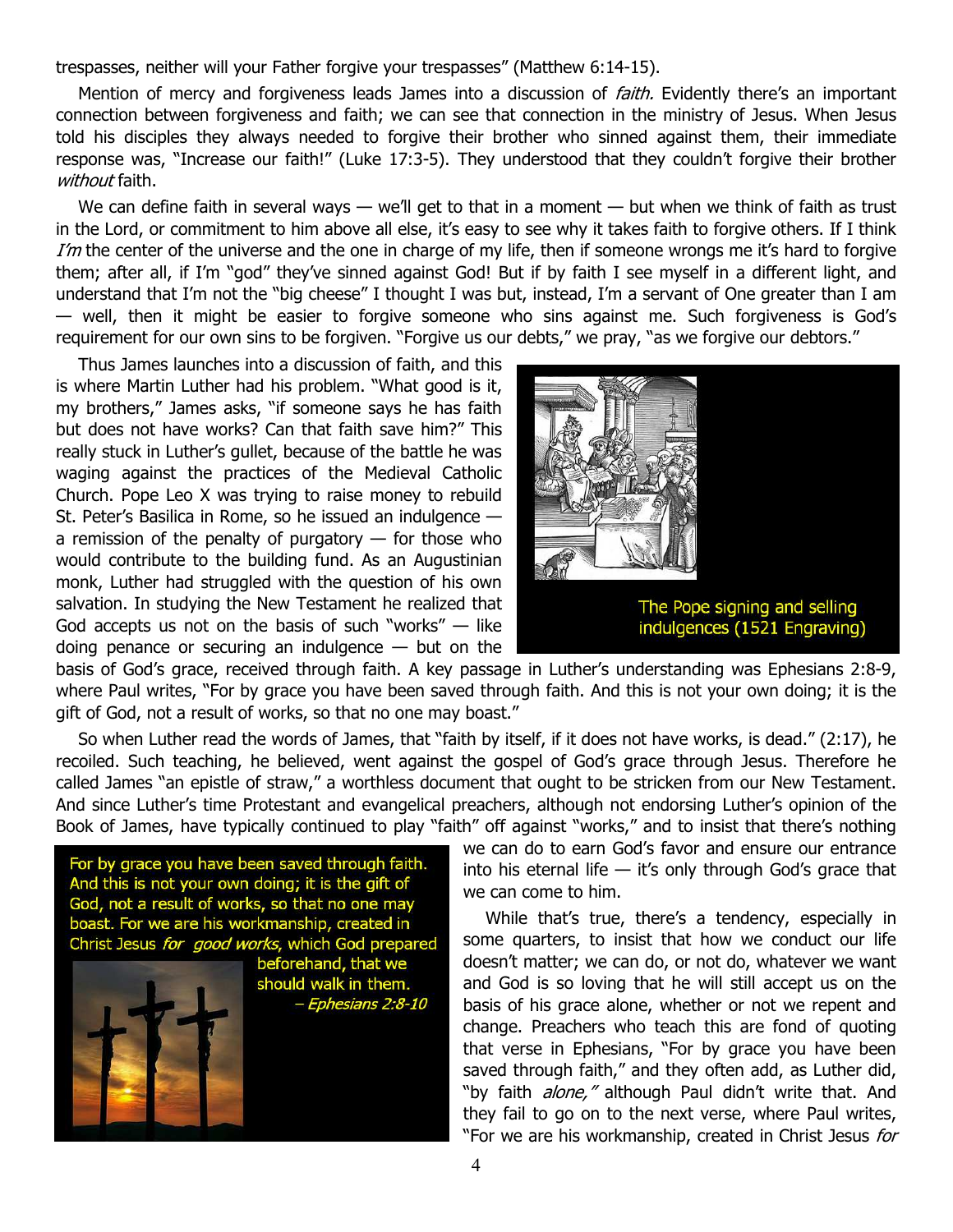good works, which God prepared beforehand, that we should walk in them" (Ephesians 2:10). In Romans 2, Paul wrote that God "will render to each one according to his works: to those who by patience in well-doing seek for glory and honor and immortality, he will give eternal life" (Romans 2:6-7). Sometimes preachers will say, "All you have to do to be saved is trust in Christ," but when you read the New Testament you find there's more to the gospel; there a way of life that's part of the package, a life in which we follow the Lord and know his blessing. Clearly Paul and James agreed on this point: that faith and works aren't mutually exclusive; they go together, just as James wrote: "Show me your faith apart from your works, and I will show you my faith by my works" (2:18).

The problem, in my opinion, is that some people who teach on this subject don't understand what the New Testament means by "faith" and "works," and maybe they don't even understand what the New Testament means by "salvation." As to salvation, people take that just as having a ticket to heaven when this life is over, but in Scripture salvation means having a life after the pattern of the risen Jesus, a life that can be lived today that rises above the circumstances and conditions of a sinful, godless culture. And that life involves doing stuff, or maybe not doing stuff, by which we manifest that we belong to Jesus.

There are plenty of descriptions of that new life in the New Testament, and whoever is living in Jesus can have it now. In Colossians, for example, Paul says, "You have died, and your life is hidden with Christ in God." Therefore, he says, there's a kind of life we're supposed to live, one in which we "put to death" those things that belong to the corrupt and idolatrous practices of our social environment. We're to have the mind of Christ, Paul tells the Philippians, and that involves the kind of behavior he partly describes: "Do nothing from rivalry or conceit, but in humility count others more significant than yourselves" (Philippians 2:3). If that kind of thing is what constitutes "works," then it doesn't seem to me that Paul, any less than James, can separate faith from works. Luther was so concerned that people might think they could earn God's favor by some religious practice  $-$  by purchasing indulgences or by some extreme act of penance  $-$  or just by "being a good person," that he "threw the baby out with the bathwater," and some preachers have followed him in this ever since, distorting the full teaching of the New Testament.

Perhaps the whole question comes down to what we really mean by "faith." If, by faith, we mean a certain belief in our head, then Christianity becomes just a "head trip" and nobody can tell if we're a follower of Jesus or not because it's all inside our head. That, clearly, isn't what Jesus and the apostles taught. Or we can say that faith goes beyond mere belief in an idea to placing our trust in God. That's certainly true as far as it goes; my father used to say, "You may believe that I can drive a car, but faith is getting in the car and riding with me." But I like the definition I heard not long ago from another preacher: "Faith is doing what God has called you to do."

Both Paul and James lift up Abraham is the great example of faith, because he did what God called him to



do in offering his son Isaac on the altar. The Revelation to John calls Jesus "the faithful witness" (Revelation 1:5), because Jesus did what God called him to do in proclaiming the coming of his kingdom, and taking that message all the way to his cross. So we are rescued from a sinful, pointless life through the *faithfulness* of Jesus, and share in his resurrection life when we become a member of him through baptism and our commitment to live for him. Faith is *being faithful to God*, placing him first in our lives and doing what he calls us to do as people who belong to his family.